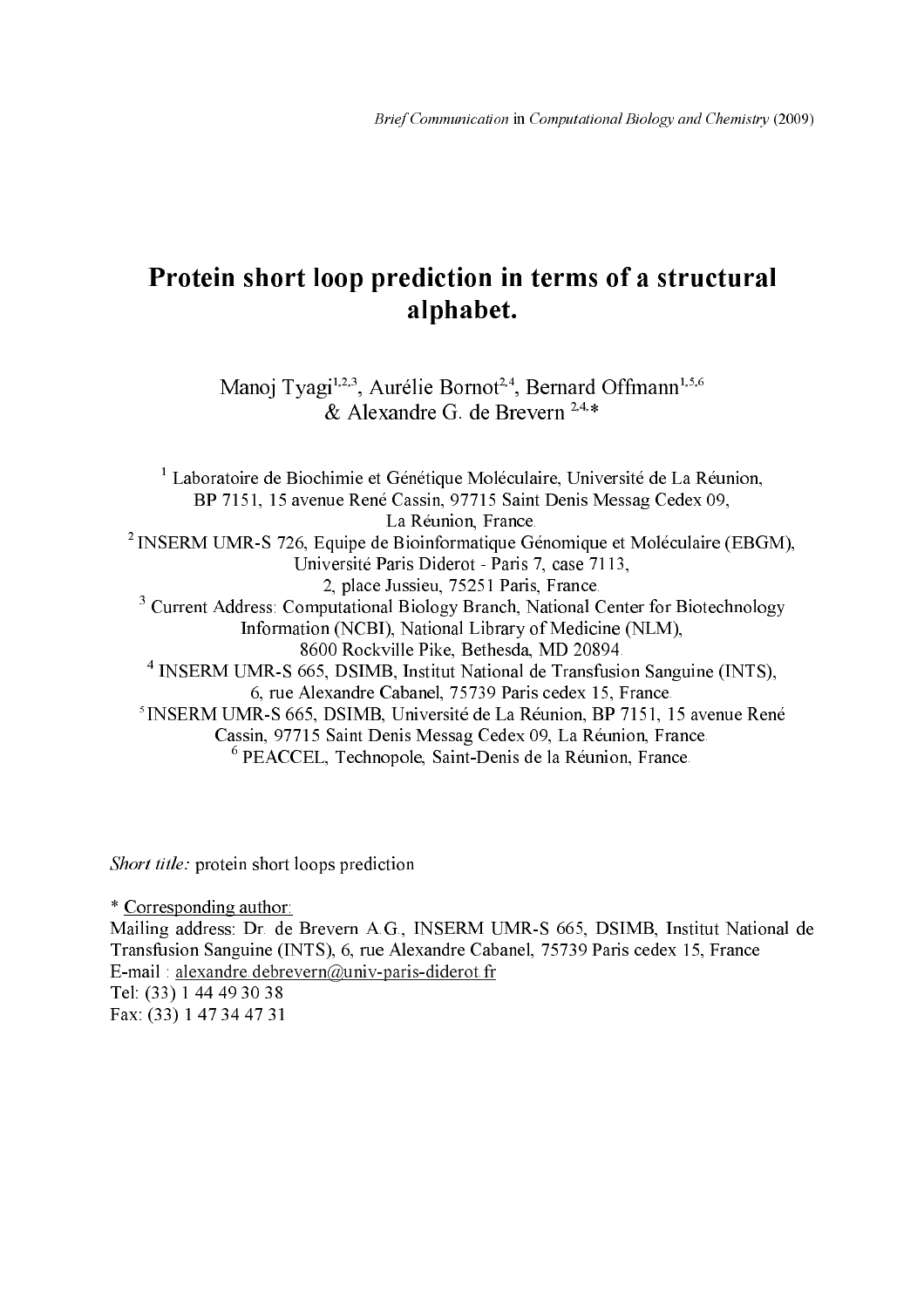### Abstract

Loops connect regular secondary structures. In many instances, they are known to play crucial biological roles. To bypass the limitation of secondary structure description, we previously defined a structural alphabet composed of 16 structural prototypes, called Protein Blocks (PBs). It leads to an accurate description of every region of 3D protein backbones and have been used in local structure prediction.

In the present study, we used our structural alphabet to predict the loops connecting two repetitive structures. Thus, we showed the interest to take into account the flanking regions, leading to prediction rate improvement up to 19.8%, but we also underline the sensitivity of such an approach. This research can be used to propose different structures for the loops and to probe and sample their flexibility. It is a useful tool for  $ab$  *initio* loop prediction and leads to insights to flexible docking approach.

Key+words: local protein structure, protein loops, secondary structure, protein function, bioinformatics, biophysics.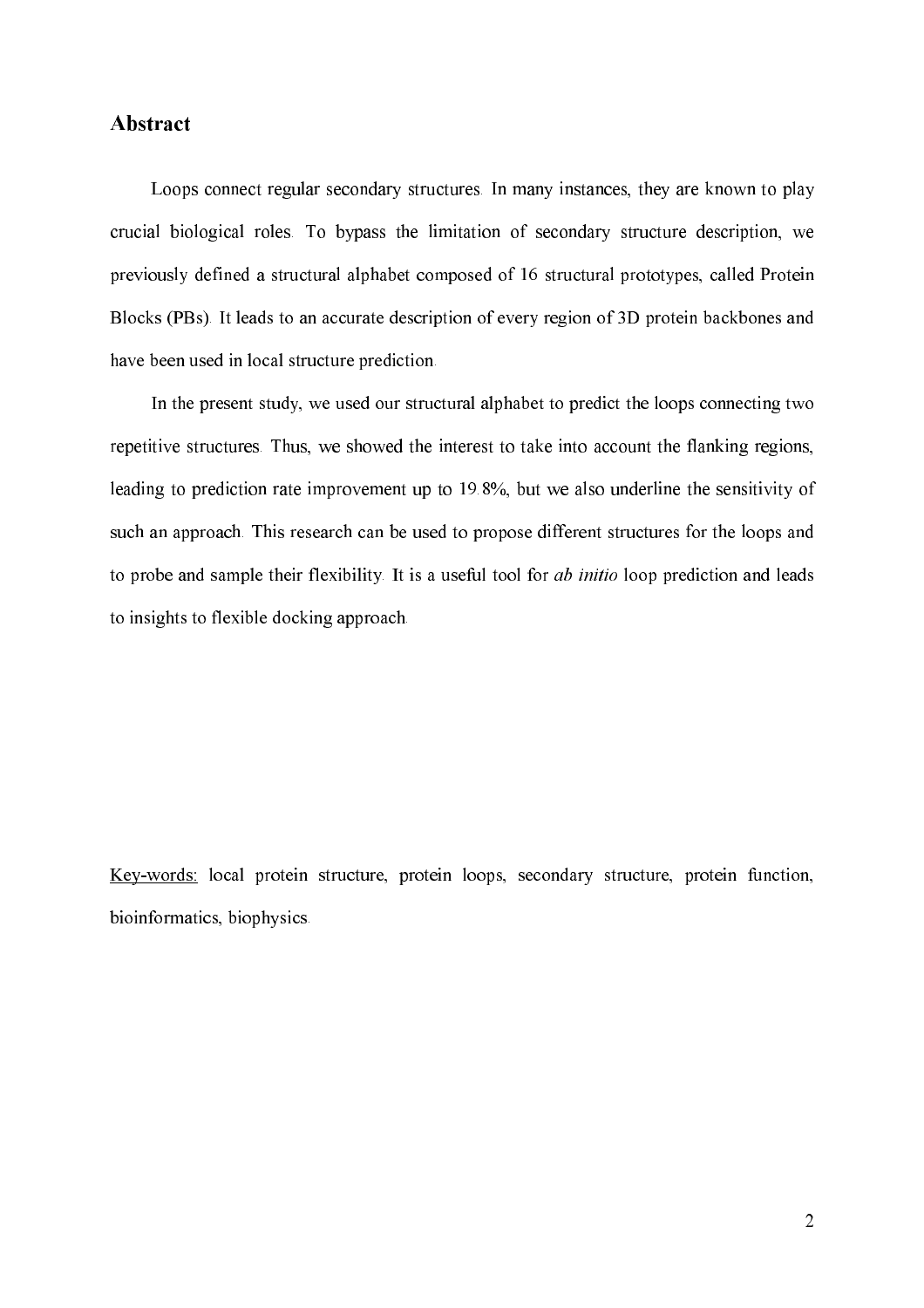## **Introduction**

The knowledge of the three-dimensional (3D) structures of proteins contributes to understand their biological functions. Protein 3D structures are often described as a succession of repetitive secondary structures (mainly  $\alpha$ -helices and  $\beta$ -sheets (Pauling and Corey, 1951; Pauling et al., 1951)). This mono-dimensional description helps to simplify coarsely this 3D information.

Nevertheless, the secondary structures description focuses only on two kinds of regular local structures that compose only a part of protein backbone. The remaining residues are only assigned if they can be associated with some particular structures such as the β+turns (Bornot and de Brevern, 2006; Wang et al., 2006). It has led some scientific teams to develop local protein structure libraries that (i) are able to approximate all (or almost all) the local protein structures and (ii) do not make use of the classical secondary structures assignments. These libraries lead to the categorization of 3D structures without any  $a$  priori into small prototypes that are specific to local folds found in proteins. The complete set of *local structure* prototypes defines a structural alphabet (Karchin et al., 2003; Offmann et al., 2007). The number of libraries or structural alphabet is important,  $e.g.$  (Martin et al., 2008; Sander et al., 2006; Tung et al., 2007).

Our structural alphabet is composed of 16 mean protein fragments of 5 residues in length, called Protein Blocks (PBs, see Figure 1) (de Brevern et al., 2000). They have been used both to describe the 3D protein backbones (de Brevern, 2005) and to perform a local structure prediction (de Brevern et al., 2000; de Brevern et al., 2004; Dong et al., 2008; Etchebest et al., 2005; Zimmermann and Hansmann, 2008). PBs have proven their efficiency in the description and the prediction of long fragments (Benros et al., 2009; Benros et al., 2006; Bornot et al., 2009; de Brevern and Hazout, 2003; de Brevern et al., 2002; de Brevern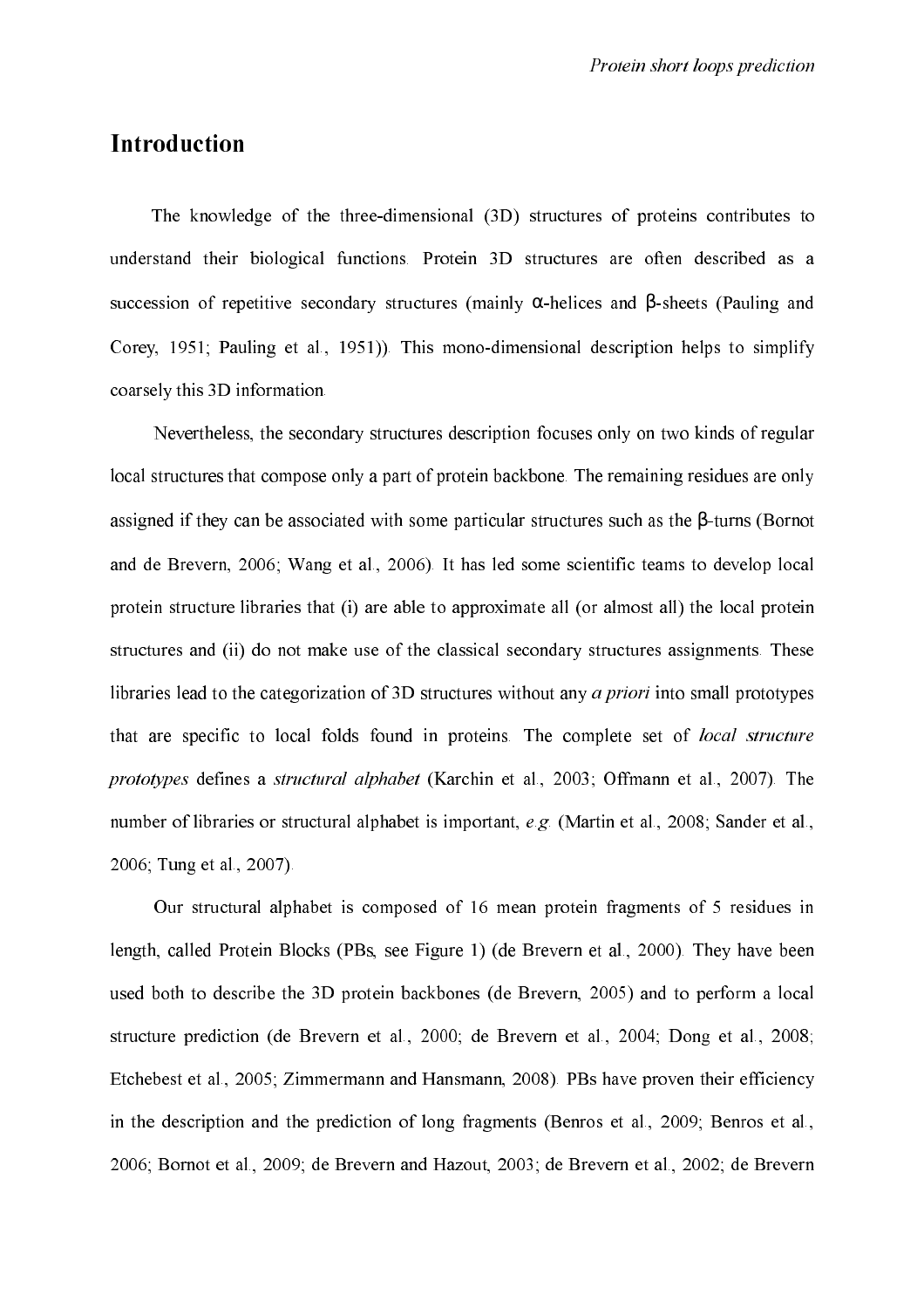et al., 2007), to compare protein structures (Tyagi et al., 2008; Tyagi et al., 2006a; Tyagi et al., 2006b), to build globular (Dong et al., 2007) and transmembrane protein structures (de Brevern, 2009; de Brevern et al., 2009; de Brevern et al., 2005), to define a reduced amino acid alphabet dedicated to mutation design (Etchebest et al., 2007), to design peptides (Thomas et al., 2006), to define binding site signatures (Dudev and Lim, 2007) or to analyze protein contacts (Faure et al., 2009). The features of this alphabet have been compared with those of 8 other structural alphabets showing clearly that our PB alphabet is highly informative, with the best predictive ability of those tested (Karchin et al., 2003).

In this paper, we focus on the prediction of short loops from sequence. Loop prediction is one of the major drawbacks of homology modeling methods even if loops play crucial biological role. Loop prediction is frequently performed after the positioning of repetitive secondary structures. Current protocols are based on the sampling of the conformational space of the loop fragment and the scoring of the corresponding sampled conformations, but do not perform well for loops more than 10 residues (Zhu et al., 2006).

Prediction using a structural alphabet is an efficient way to predict loop structures. Indeed, as the PBs are overlapping and more precise than secondary structure, a small modification of PB series has a fewer consequence in comparison to a change observed in secondary structure assignment. Moreover, PBs are successful to align structural homologues even in difficult case with very divergent loops (Tyagi et al., 2008; Tyagi et al., 2006a). Following a previous research (Fourrier et al., 2004), we described short loops that connect two repetitive structures using our structural alphabet, and performed local loop structure predictions from the amino acid sequence. In this study we assessed the importance of  $a$ priori knowledge of the flanking regions and of sequence identity of the protein databank on the loop prediction.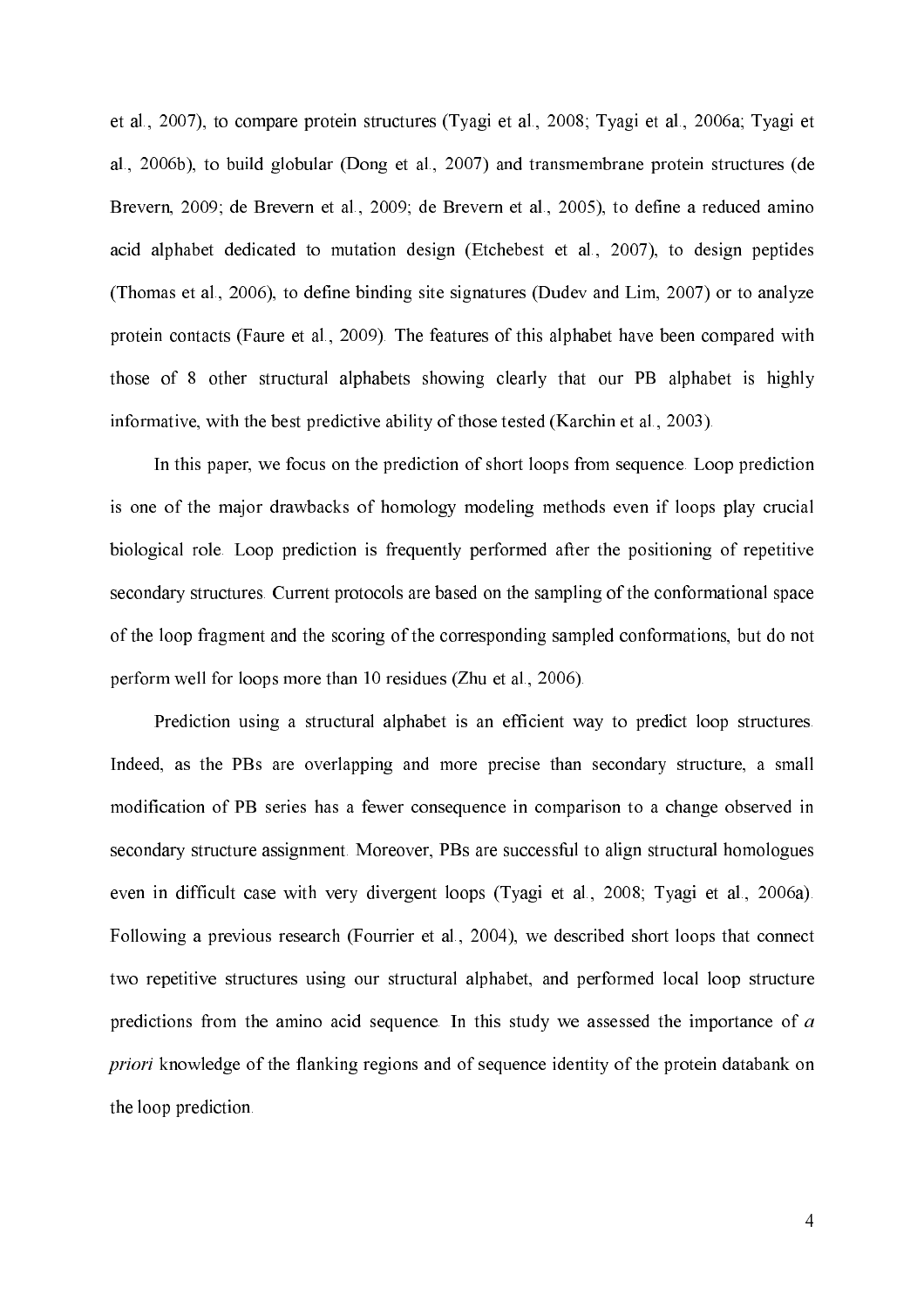#### Methods

Data sets. 10 non-redundant protein databanks have been used in this study. They are based on the PISCES database (Wang and Dunbrack, 2005) and represents between 162,830 (namely DB0) and 1,572,412 residues (namely DB8, see supplementary data I). They are available at http://www.dsimb.inserm.fr/~debrevern/DOWN/DB/new. The sets are defined as containing no more than  $x\%$  pairwise sequence identity with x ranging from 20 to 90%. The selected chains have X-ray crystallographic resolutions less than  $1.6 \text{ Å}$  with an R-factor less than  $0.25$  or less than 2.5 Å with an R-factor less than 1.0. Each chain was carefully examined with geometric criteria to avoid bias from zones with missing density (Tyagi et al., 2009).

Protein Blocks & short loop description. Protein Blocks (PBs) correspond to a set of 16 local prototypes, labeled from *a* to *p* (cf. Figure 1), of 5 residues length based on  $\Phi$ ,  $\Psi$ dihedral angles description. They were obtained by an unsupervised classifier similar to Kohonen Maps (Kohonen, 1982) and Hidden Markov Models (Rabiner, 1989). The PBs m and *d* can be roughly described as prototypes for central  $\alpha$ -helix and central β-strand, respectively. PBs *a* through *c* primarily represent β-strand N-caps and PBs *e* and *f*, C-caps; PBs g through *i* are specific to coils, PBs *k* and *l* to  $\alpha$ -helix N-caps, and PBs *n* through *p* to Ccaps. This structural alphabet allows a reasonable approximation of local protein 3D structures (de Brevern et al., 2000) with a root mean square deviation ( $\mathit{rmsd}$ ) now evaluated at 0.42 Å (de Brevern, 2005). PBs (de Brevern, 2005) have been assigned using in+house software (available at http://www.dsimb.inserm.fr/DOWN/LECT/), it follows similar rules to assignment done by PBE web server (http://bioinformatics.univ-reunion.fr/PBE/) (Tyagi et al., 2006b). We have defined the short loops as PB series of length 2 to 6. They represent the most frequent loop lengths. These series must be composed of non-repetitive PBs, *i.e.* all the PBs except PBs  $d$  and  $m$ . They must have flanking regions composed of series of PBs  $mm$  and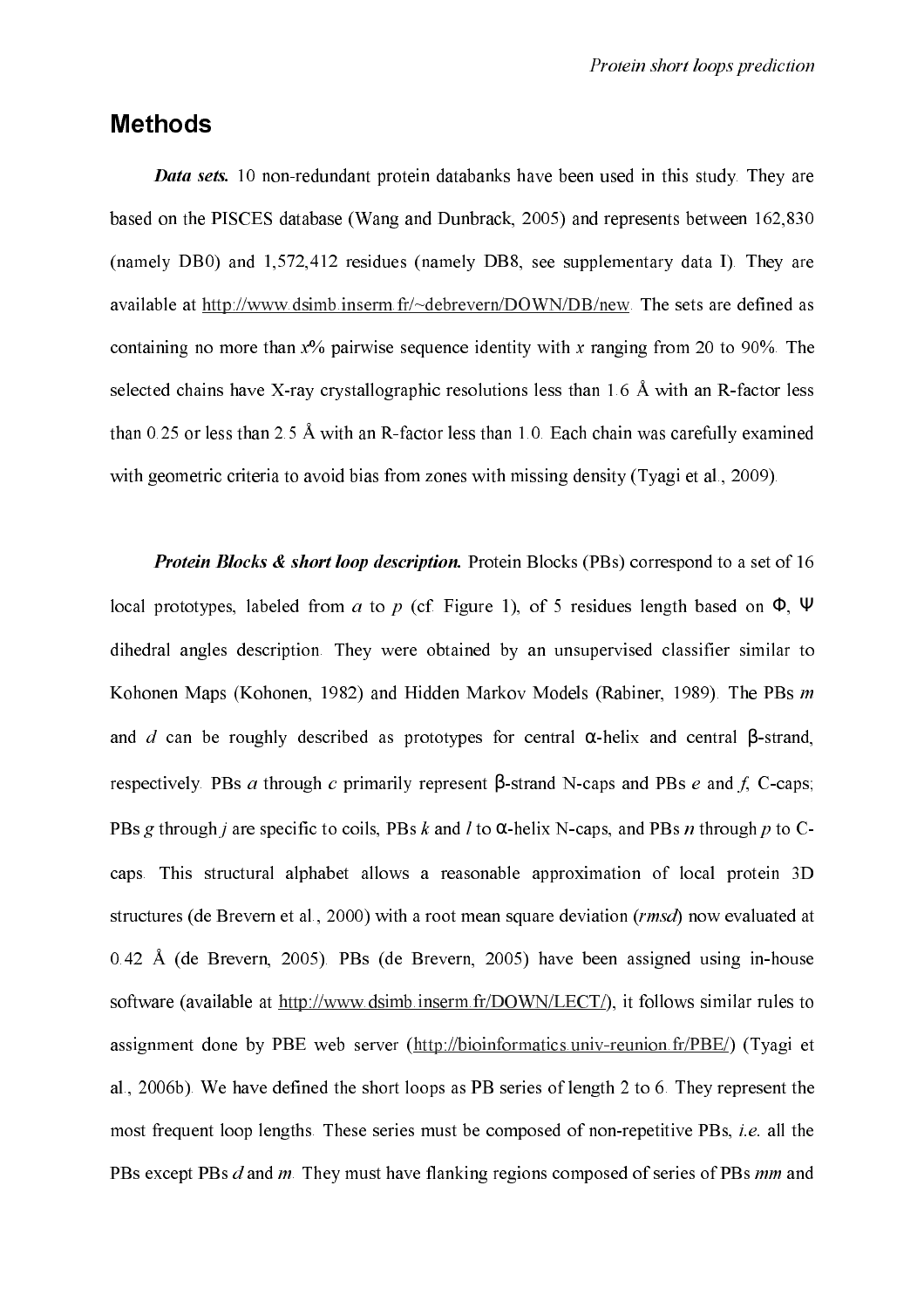/ or  $dd$  (Fourrier et al., 2004).

Prediction. In a strategy of structure prediction from sequence (de Brevern et al., 2000; de Brevern et al., 2004; Etchebest et al., 2005), we must compute for a given sequence window  $S_{aa} = \{aa_{-w}, \ldots, aa_0, \ldots, aa_{+w}\},$  the probability of observing a given protein block PB<sub>x</sub>, *i.e.* P( $PB<sub>x</sub>$  |  $S<sub>aa</sub>$ ). For this purpose, each PB is associated with an occurrence matrix of dimension *l* x 20 centered upon the PB, with  $l = 2 w +1$  (in the study,  $w = 7$ ). Using the Bayes theorem to compute this a posteriori probability  $P(PB_X | S_{aa})$  from the a priori probability  $P(S_{aa} | PB_X)$  deduced from the occurrence matrix allows us to define the odds score  $R_x$ :

$$
R_x = \prod_{j=-w}^{j=+w} \frac{P\left(a a_j = i | PB_x\right)}{P\left(a a_j = i | DB\right)}
$$

The highest score  $R_x$  corresponds to the most probable PB (de Brevern et al., 2000; de Brevern et al., 2002; de Brevern et al., 2007; de Brevern et al., 2004; Etchebest et al., 2005; Fourrier et al., 2004). The  $Q_{16}$  value computed is the total number of true predicted PBs over the total number of predicted PBs. We also computed a  $Q_{14}$  value, specific for loops, *i.e.* the PB  $m$  and  $d$  are not taken into account in the accuracy rate computation (Fourrier et al., 2004).

Thus different predictions have been done: (i) one general prediction done for comparison purpose, it gives the  $Q_{16}$  and  $Q_{14}$  values, (ii) a specific prediction of only short loops, it gives a  $Q_{14}$  short values and (iii) specific prediction of only short loops α-α, α-β, β- $\alpha$  and β-β, it gives a  $Q_{14}$  short values for each kinds of short loops.

#### **Results & Discussion**

Prediction of structural alphabets could be strongly dependant of the selection of the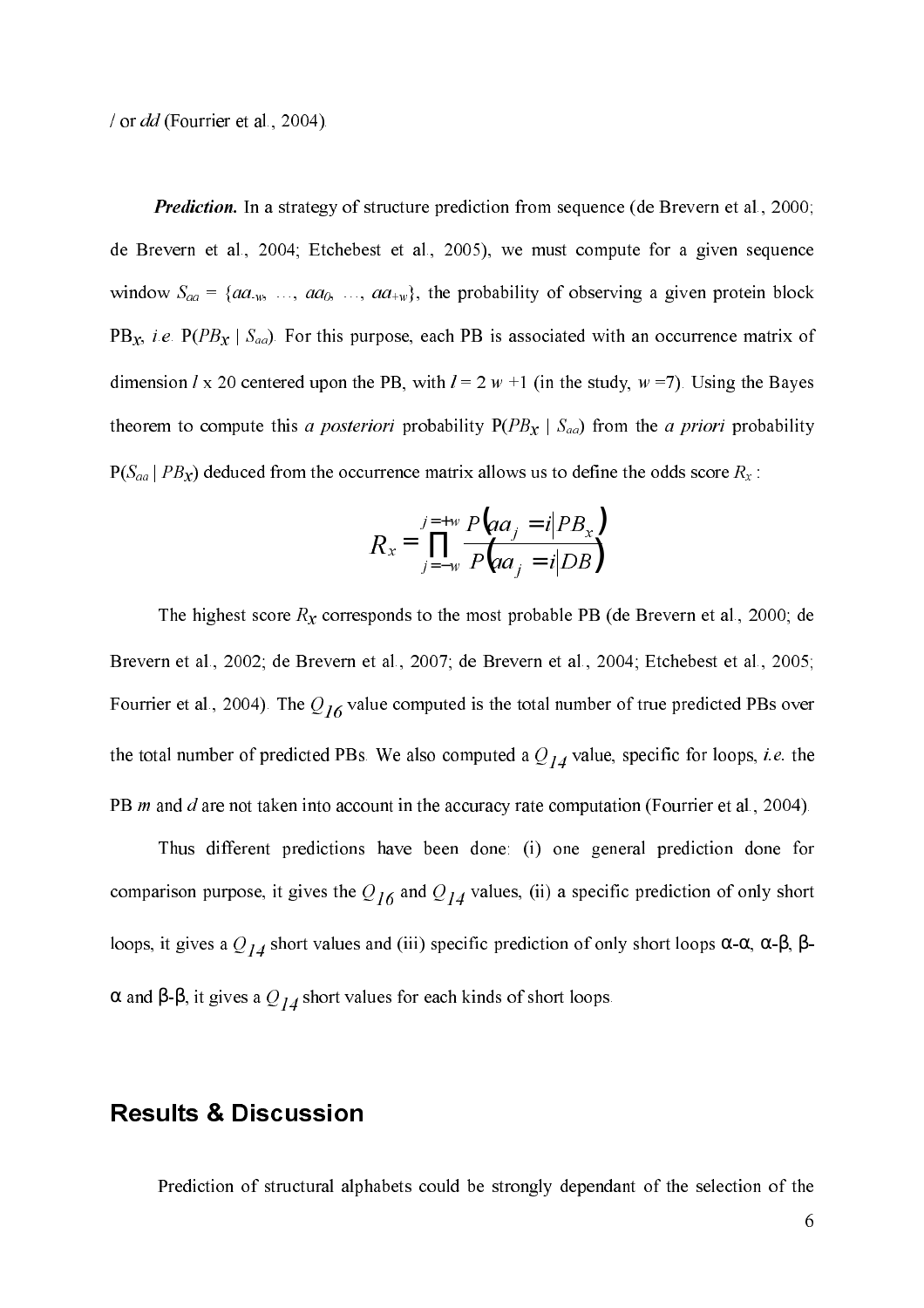training and validation set (Etchebest et al., 2005). This feature is amplified in the case when the letters of the structural alphabets have low frequency,  $e.g. \pi$ -helix (Wang et al., 2006), type VI β-turns (Fuchs and Alix, 2005) or PB b (de Brevern, 2005). Specific learning and validation were performed (i) for all the PBs (for comparison purpose), (ii) a specific research focusing on all the protein loops, and finally (iii) for each kinds of loops, *i.e.* α-α, α-β, β-α and β+β. Protein databanks have been split randomly into 2/3 of the proteins used for the training step and 1/3 for the validation step. We have done large number of independent simulations for optimizing the prediction rates, *i.e.* for each simulation the proteins used for the training and the validation sets are different.

Global prediction rates. Figure 1 shows 1000 independent simulations performed with the databank DB0 (887 protein chains, see supplementary material I). This Figure shows the importance of sampling. The difference between average and best prediction values is 1% for the prediction rate  $Q_{16}$  and increases with the diminution of the databank, e.g. this difference equals 8% for the prediction of short loops connecting  $\alpha$ -helix to  $\beta$ -strand. The best prediction rates for each of the PBs have been summarized in Table 1. These results highlight the interest to perform specific prediction for each kind of short loops; a specific learning with the  $a$ priori knowledge of the flanking regions improves the prediction rate. Nonetheless, this improvement is not uniform for all the short loop kinds.

From a correct  $Q_{16}$  value of 35.8%, a prediction specific to loops, *i.e.*  $Q_{14}$ , reaches 37.5% (+1.7%), and to 43.2% (+5.7%), if only the short loops are used. An increase ranging from 0.7% to 19.0% was observed for the 4 types of short loops.

We thus confirm our previous results, but also underline the importance of shuffling the proteins between validation and learning set (as we have also shown in (Etchebest et al., 2005)). It allows to improve all the prediction rates in comparison to (Fourrier et al., 2004),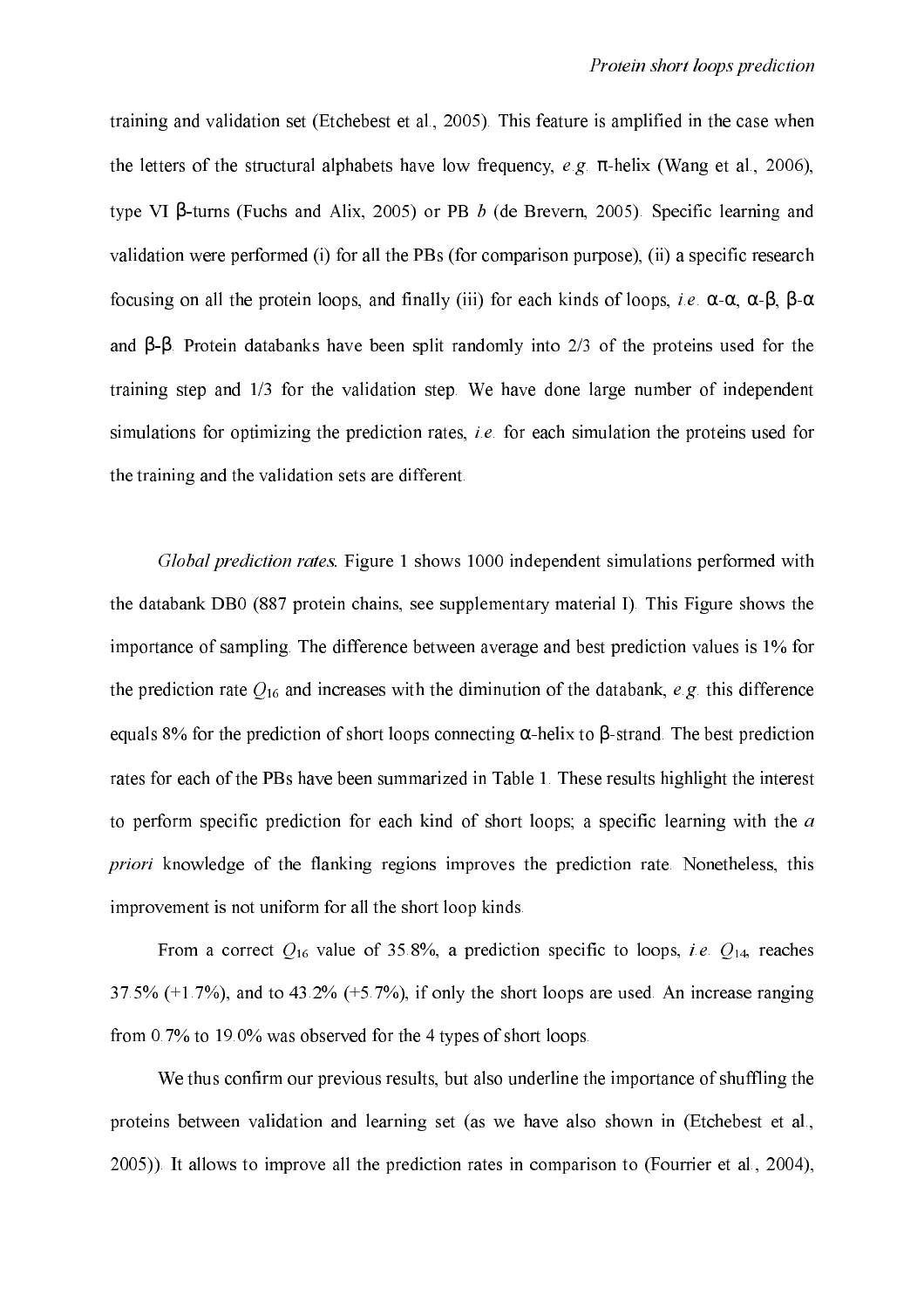thus  $Q_{16}$  goes from 35.2 to 35.8% and the corresponding  $Q_{14}$  from 36.0 to 37.4% highlighting the quality of prediction, *i.e.* this improvement is not due only to PBs  $m$  and  $d$ , the repetitive PBs. In the same way,  $Q_{14}$  for the short loops also increases from  $Q_{14}$  = 42.3 to 43.2%. For the 4 types of short loops, the difference between average and best prediction rates bypasses 5% in all the cases.

This global improvement is also associated with an increase of the over – training, *i.e.* a prediction largely better with the learning set than with the validation set. For the prediction of all residues, the over – training rate is less than 1% on average; it increases to 4% for the short loops and increases again for the short loop types, this value can reach 20% and more. Nevertheless, a strong linear correlation exists ( $r > 0.95$ ) between the prediction rate and the over-training. The better is the prediction rate, the lower is the over  $-$  training. Thus interestingly, the selected predictions are associated with the lower over – training rates.

These values represent only a compatibility between  $(2D')$  representation, *i.e.* true PBs and predicted PBs. So, we also assessed the quality of local structure approximation using  $C_{\alpha}$ root mean square deviation (rmsd) measure. We superimposed all the true PBs to the local protein structure, even the good PB, in order to compute the expected *rmsd* random values and we found they are always between 1.95 and 2.00 Å. The percentage of predicted PBs better than random value corresponds to 64% and 66% for the loops and short loops prediction respectively. These values increase with the specialisation of short loops with prediction rates equal to 68% for β- $\alpha$ , 74% for β-β, 76% for  $\alpha$ - $\alpha$  and 82% for  $\alpha$ -β.

PBs prediction rates. Improvements of prediction rates for the short loops are due to different PBs. For the all short loops, only two PBs clearly lost prediction rate, *i.e.* PBs *j* and *l*. The most frequent PBs have often very good prediction rate. For the  $\alpha$ - $\alpha$  short loops, only two PBs present a decreased prediction rate (PBs  $a$  and  $h$ ), for  $\alpha$ - $\beta$ , 5 (PBs f, h, i, k and l), for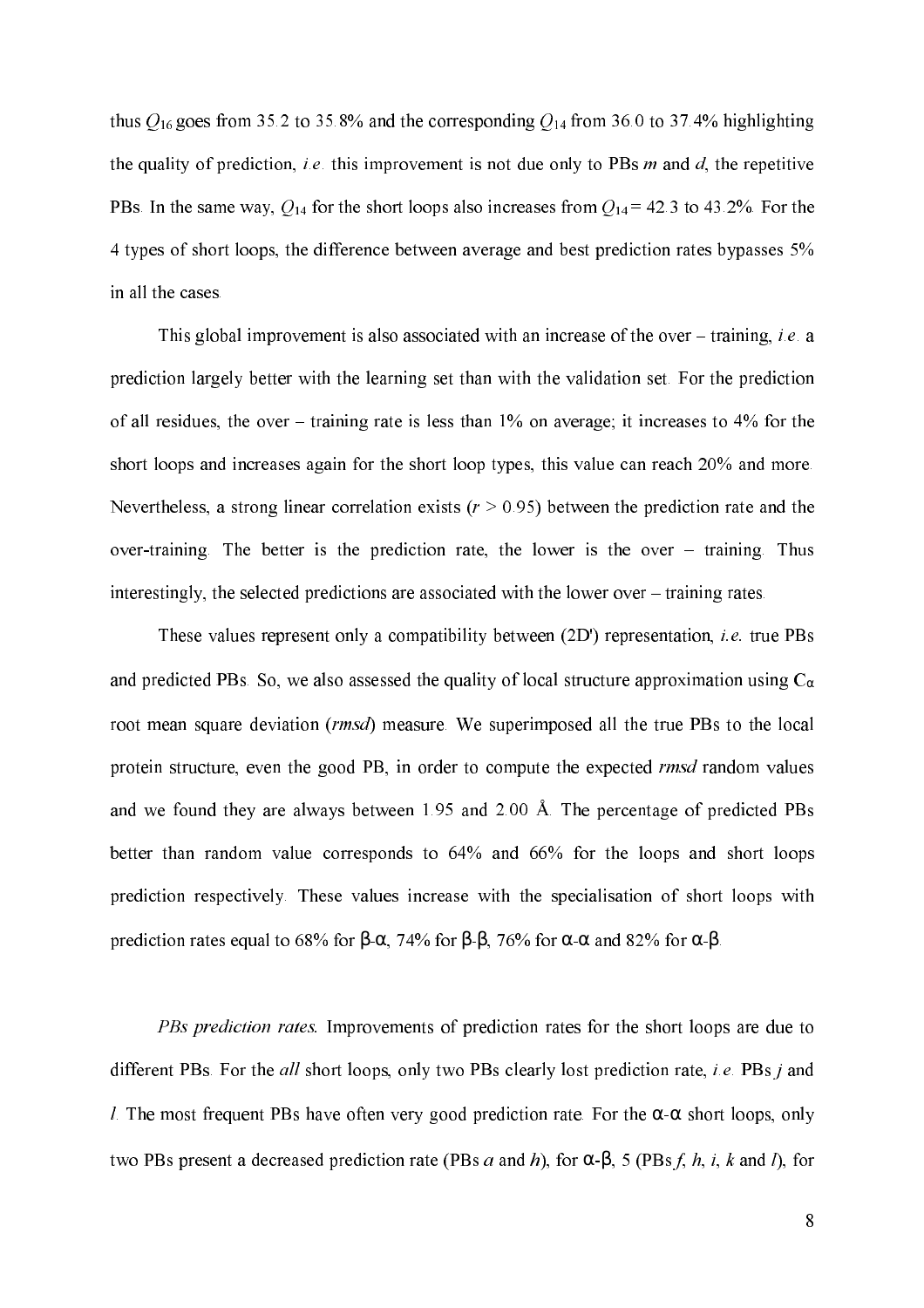$\beta$ -α 5 (PBs a, c, h, i and j) and 3 for  $\beta$ -β (PBs h, n and o). As most of these PBs have very low frequencies (mainly less than 5% of the PBs in their kind of loops), these losses of their prediction rate is not significant. We can note that PBs  $h$  never obtains a prediction gain with this approach, at the opposite, the prediction of PBs b and p, which are related to some  $\beta$ strand N capping regions is improved in each case.

Influence of protein databanks. All the prediction rates presented bellow belongs to the smallest databank (DB0). Interestingly these prediction rates do not increase with the growth of the protein databank, *i.e.* databanks with more redundancy. The best prediction rates remain always near identical, thus the similarity sequence rate does not improve this prediction approach based on a single sequence. Nonetheless, the over-training rate decreases greatly with the size of the databank, *i.e.* for  $(80\%$  of sequence identity, resolution better than 2.5 Å and R-factor less than 1.00), the biggest one, the over-training rate is less than  $2\%$ thanks to the redundancy of the protein databank.

In the same way, it must be noticed that it does not change the kind of amino occurrence matrices, *i.e.* no new amino acid specificities are observed or disappeared (data not shown). This fact underlines that Bayesian prediction is an interesting tool to predict and analyze the local protein structures, we expect to use in future more sophisticated methods less dependant on the size of databank. One advantage of such an approach is that it enables us to compute the most significant series of PBs and from this information propose alternative 3D candidate structures as we have shown previously (Fourrier et al., 2004).

#### **Conclusion.**

Prediction of short loops taking into account of the flanking regions clearly improves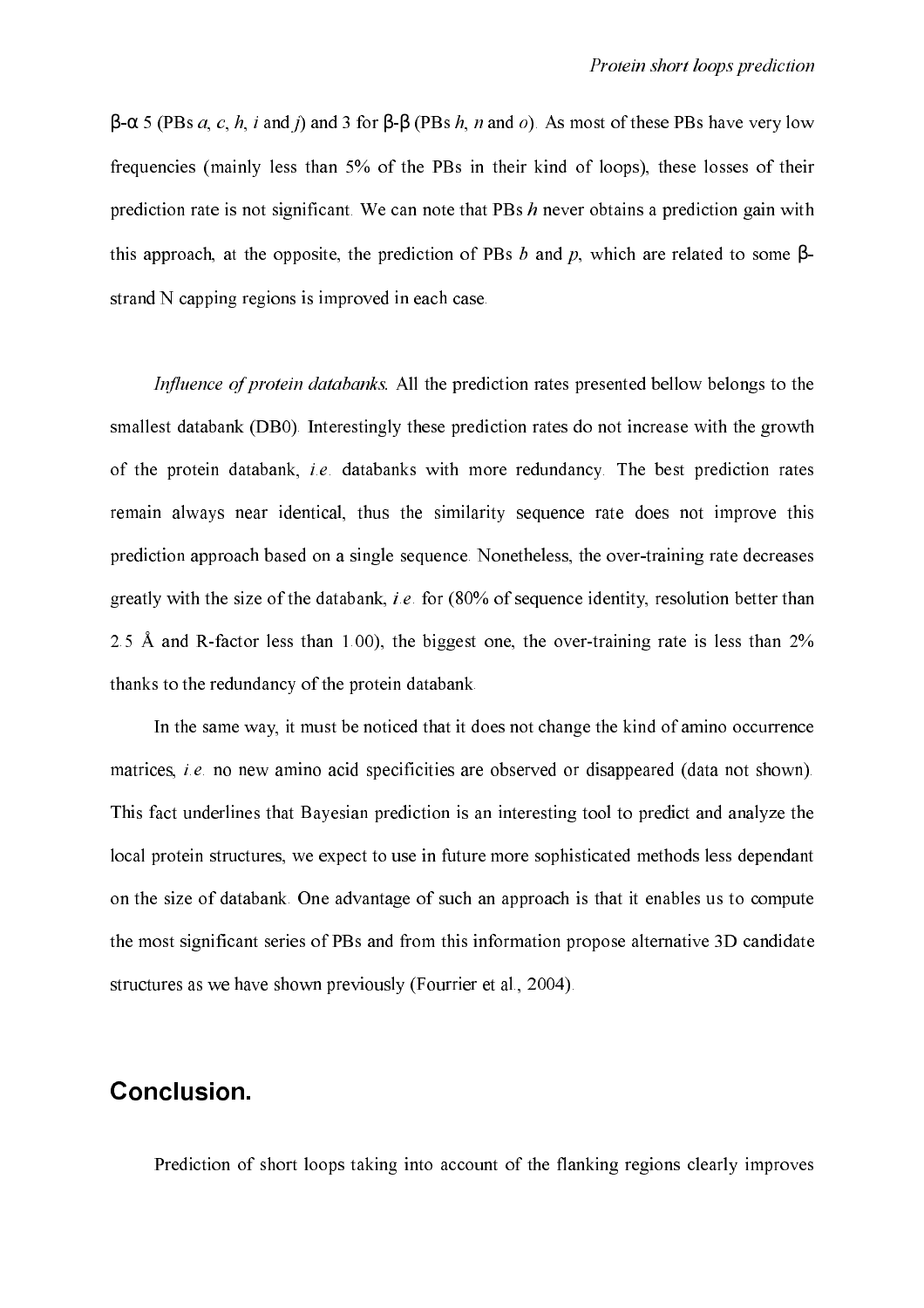the quality of prediction, with only limited effect on  $\beta$  to  $\alpha$  short loops, but near 20% of gain for  $\alpha$  to  $\alpha$  short loops. The use of numerous non-redundant databanks show: (i) global prediction rates remain equivalent for all the protein databank used, with no influence of the sequence identity or quality of crystallographic resolution and (ii) the importance of over – training, this last diminished greatly with the increase of the protein databank size.

Though sometimes the prediction rates of each PB could vary a little, most of the time it is less than 5%. We can notice that four PBs are associated with more variation of their prediction rates, interestingly their frequencies in the most redundant databanks are decreased in regards to the lower redundant databanks. Thus, a slight statistical bias is observed.

In this field, prediction of loops using a structural alphabet is an interesting tool. Instead of describing entire loops; our approach predicts each position in the loops locally. To take into account the flanking regions of the loops greatly improve the prediction rates. As nearly all protein fragments can be can be observed in the Protein DataBank (Balamurugan et al., 2005; Balamurugan et al., 2006; Du et al., 2003), this approach can be used to propose many different structures for the loops and to probe and sample their flexibility, and, is a useful tool in  $ab$  initio loop prediction.

#### Acknowledgements

This work was supported by grants from the Ministère de la Recherche, Université Paris Diderot – Paris 7, Université de Saint-Denis de la Réunion and the French Institute for Health and Medical Care (INSERM). MT had a grant from the Conseil Régional de Réunion and AB has a grant from Ministère de la Recherche.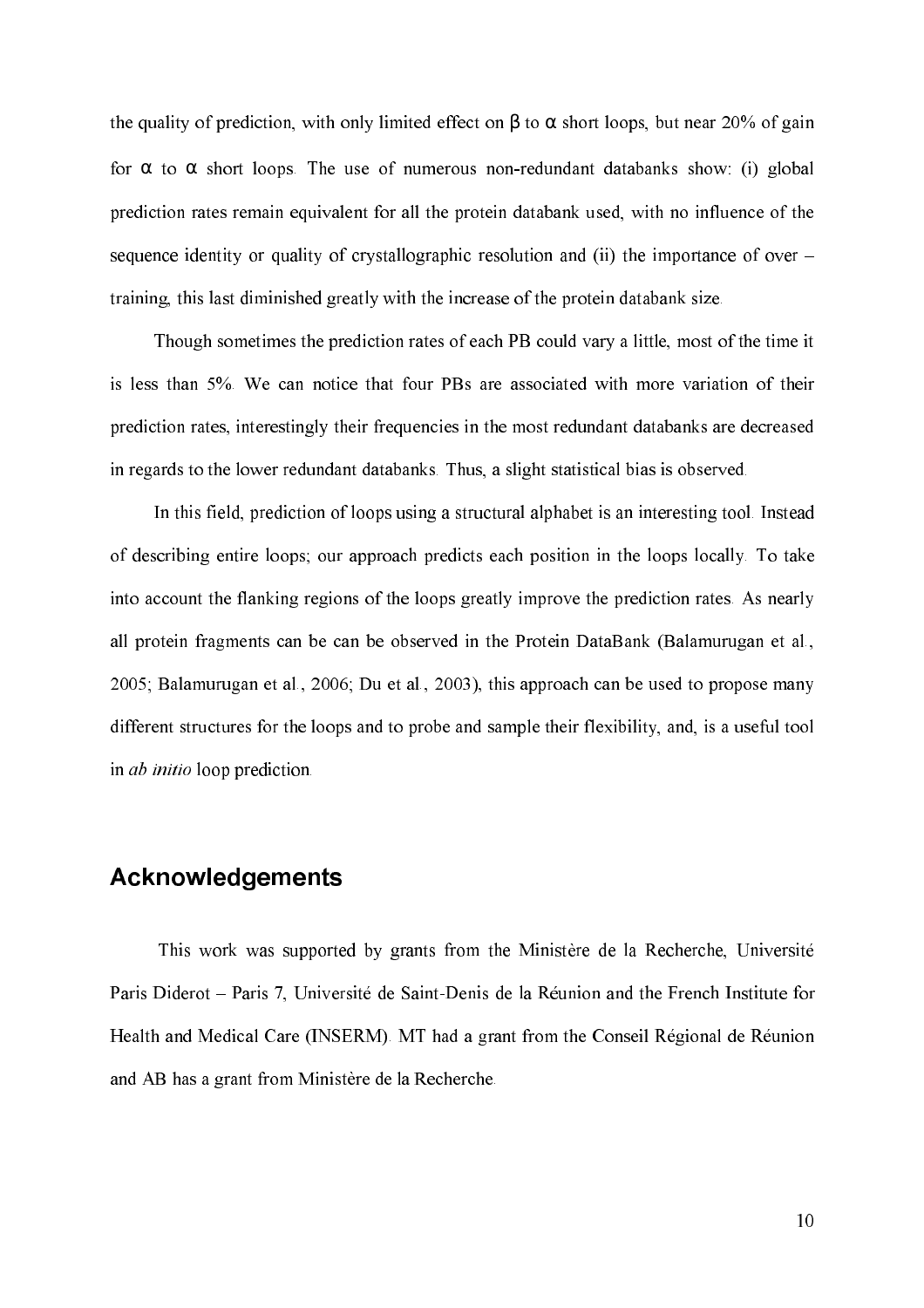

Figure 1 - The 16 Protein Blocks. From left to right and top to bottom, PyMol (DeLano, 2002) images of the 16 Protein Blocks of the structural alphabet (de Brevern, 2005; de Brevern et al., 2000). Each prototype is five residues in length and corresponds to eight dihedral angles ( $\varphi, \psi$ ). The PBs *m* and *d* can be roughly described as prototypes for the central α+helix and the central β+strand, respectively. For each PB, the N cap extremity is on the left and the C-cap on the right.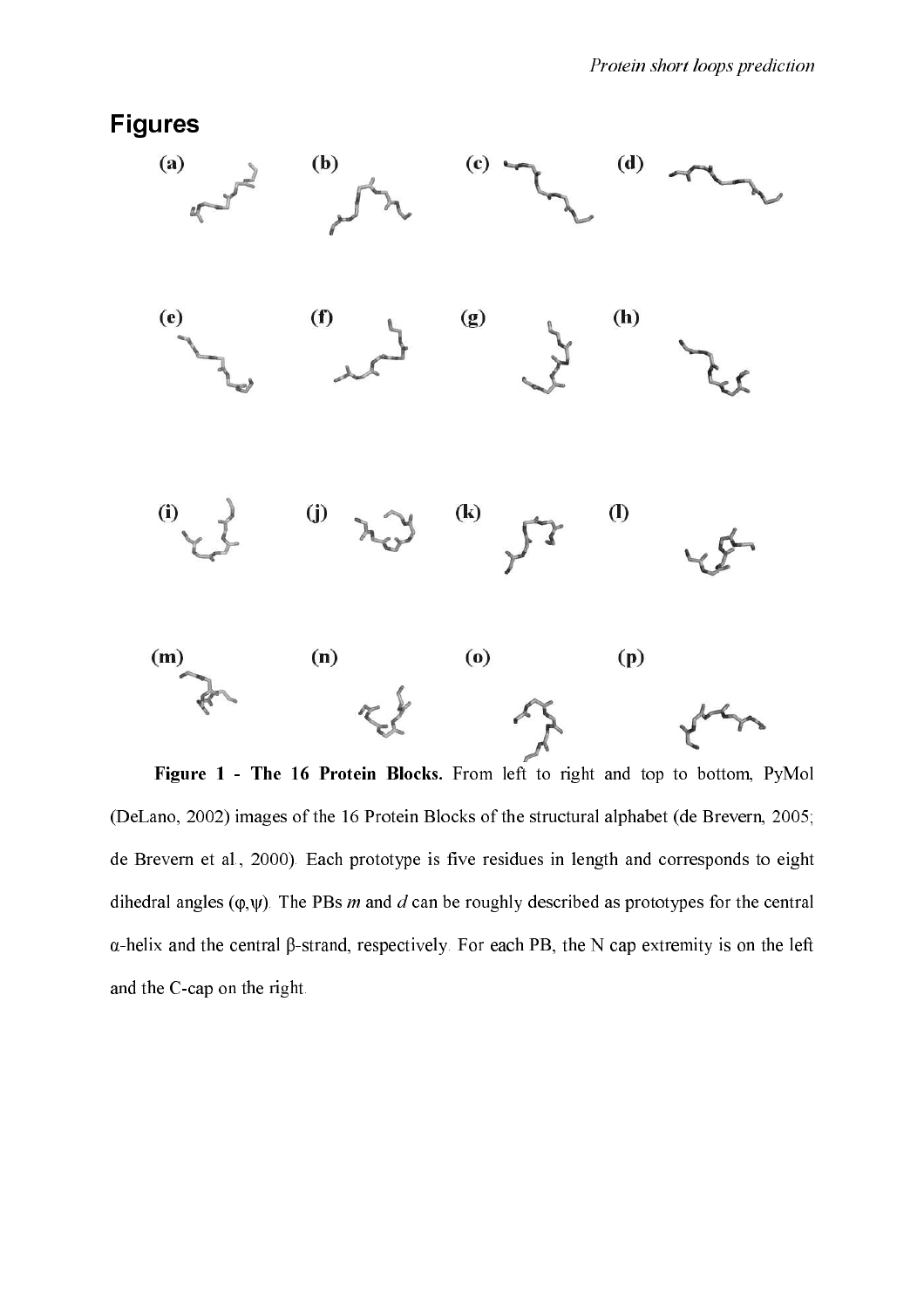

Figure 2 - Distribution of prediction rates. Are given the prediction rate for the classical prediction ( $Q_{16}$ ), a prediction dedicated to the loops ( $Q_{14}$ ), to the short loops ( $Q_{14}$ <sup>short</sup> <sup>loops</sup>), to the short loops connecting  $\alpha$ -helix to  $\alpha$ -helix ( $\alpha\alpha$ ),  $\alpha$ -helix to  $\beta$ -strand ( $\alpha\beta$ ),  $\beta$ -strand to  $\alpha$ -helix ( $\beta \alpha$ ) and  $\beta$ -strand to  $\alpha$ -helix ( $\beta \beta$ ). The grey dots correspond to the 1000 independent simulation prediction rates, the blue dots to the average prediction value of the prediction rates and the red ones to the best prediction rates.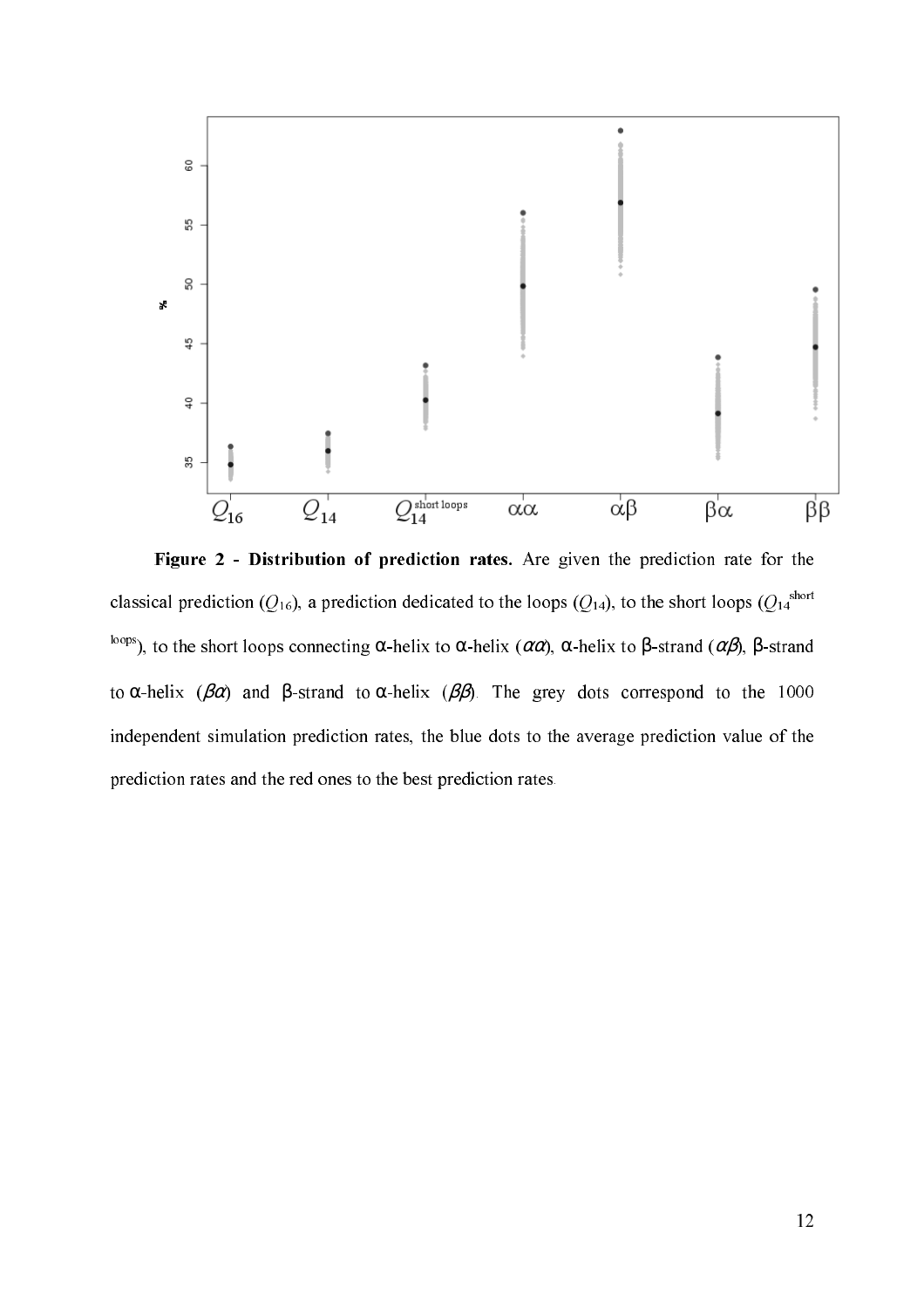|                             | complete db. |       | Loops |       | Short loops |       | $\alpha\alpha$ |       | αβ    |       | βα    |       | ββ    |       |
|-----------------------------|--------------|-------|-------|-------|-------------|-------|----------------|-------|-------|-------|-------|-------|-------|-------|
| PBs                         | pred.        | freq. | pred. | freq. | pred.       | freq. | pred.          | freq. | pred. | freq. | pred. | freq. | pred. | freq. |
| Ιa                          | 60.28        | 3.87  | 62.22 | 8.48  | 68.11       | 9.07  | 63.10          | 7.50  | 80.51 | 16.29 | 27.78 | 1.39  | 72.00 | 12.33 |
| b                           | 14.03        | 4.O2  | 11.06 | 6.48  | 17.92       | 4.78  | 21.74          | 2.05  | 23.08 | 3.26  | 33.66 | 7.78  | 20.41 | 5.37  |
| Iс                          | 27.75        | 7.64  | 26.13 | 10.12 | 32.79       | 7.31  | 35.82          | 11.96 | 46.51 | 10.78 | 28.12 | 2.46  | 40.71 | 6.19  |
| Ιd                          | 28.50        | 16.37 | 24.69 | 4.78  |             |       |                |       |       |       |       |       |       |       |
| I€                          | 39.98        | 2.18  | 37.39 | 4.90  | 47.27       | 4.71  |                |       |       |       | 55.71 | 5.39  | 50.00 | 10.74 |
|                             | 29.65        | 6.44  | 36.40 | 13.60 | 40.94       | 15.60 | 70.44          | 14.20 | 0.00  | 1 DO  | 48.16 | 33.41 | 54.72 | 13.92 |
| $\frac{g}{h}$               | 25.15        | 1.11  | 28.28 | 2.39  | 27.89       | 2.52  | 35.71          | 3.75  | 41.67 | 4 D I |       |       |       |       |
|                             | 44.39        | 2.08  | 43.82 | 5.17  | 50.18       | 4.81  | 33.33          | 1.34  | 33.33 | 2.26  | 46.88 | 4.93  | 48.55 | 9.48  |
|                             | 36.22        | 1.64  | 37.41 | 3.99  | 45.88       | 3.32  |                |       | 37.04 | 2.26  | 22.22 | 2.08  | 49.19 | 6.79  |
|                             | 56.98        | 0.77  | 44.98 | 1.50  | 29.17       | 1.23  |                |       |       |       | 16.67 | 2.31  | 37.04 | 1.48  |
| k                           | 38.66        | 5.33  | 42.05 | 12.55 | 37.15       | 15.85 | 64.81          | 19.29 | 20.00 | 2.09  | 54.75 | 30.79 | 52.91 | 11.29 |
|                             | 38.85        | 5.40  | 24.48 | 4.63  | 16.32       | 3.25  | 22.22          | 0.80  | 12.50 | 1.34  | 19.64 | 4.31  | 18.18 | 3.62  |
| m                           | 38.19        | 34.36 | 17.26 | 2.02  |             |       |                |       |       |       |       |       |       |       |
| n                           | 51.23        | 2.28  | 54.61 | 4.90  | 59.35       | 6.87  | 65.29          | 10.80 | 76.92 | 17.38 |       |       | 26.83 | 2.25  |
| o                           | 49.05        | 2.95  | 52.58 | 6.66  | 55.07       | 8.95  | 63.64          | 11.79 | 74.16 | 17.46 |       |       | 53.66 | 6.74  |
| D                           | 33.39        | 3.56  | 35.76 | 7.85  | 43.17       | 10.27 | 57.04          | 12.68 | 64.84 | 21.39 |       |       | 53.50 | 8.60  |
| $\rm Q_{16}$ / $\rm Q_{14}$ | 35.79        |       | 37.45 |       | 43.17       |       | 56.02          |       | 62.94 |       | 43.85 |       | 49.56 |       |

Table 1 - The different PBs' predictions. Are given the prediction rates by PBs (pred) with the corresponding frequencies (*freq*) for a classical prediction (*complete db*), only for the loops (Loops), for the short loops (Short Loops) and dedicated for every kind of short loops ( $\alpha$ -helix to  $\alpha$ -helix,  $\alpha$ -helix to  $\beta$ -strand,  $\beta$ -strand to  $\alpha$ -helix and  $\beta$ -strand to  $\beta$ -strand). The last line corresponds to the global prediction rate  $Q_{16}$  for prediction of all residues and  $Q_{14}$  only for short loops. Results are based on DB0.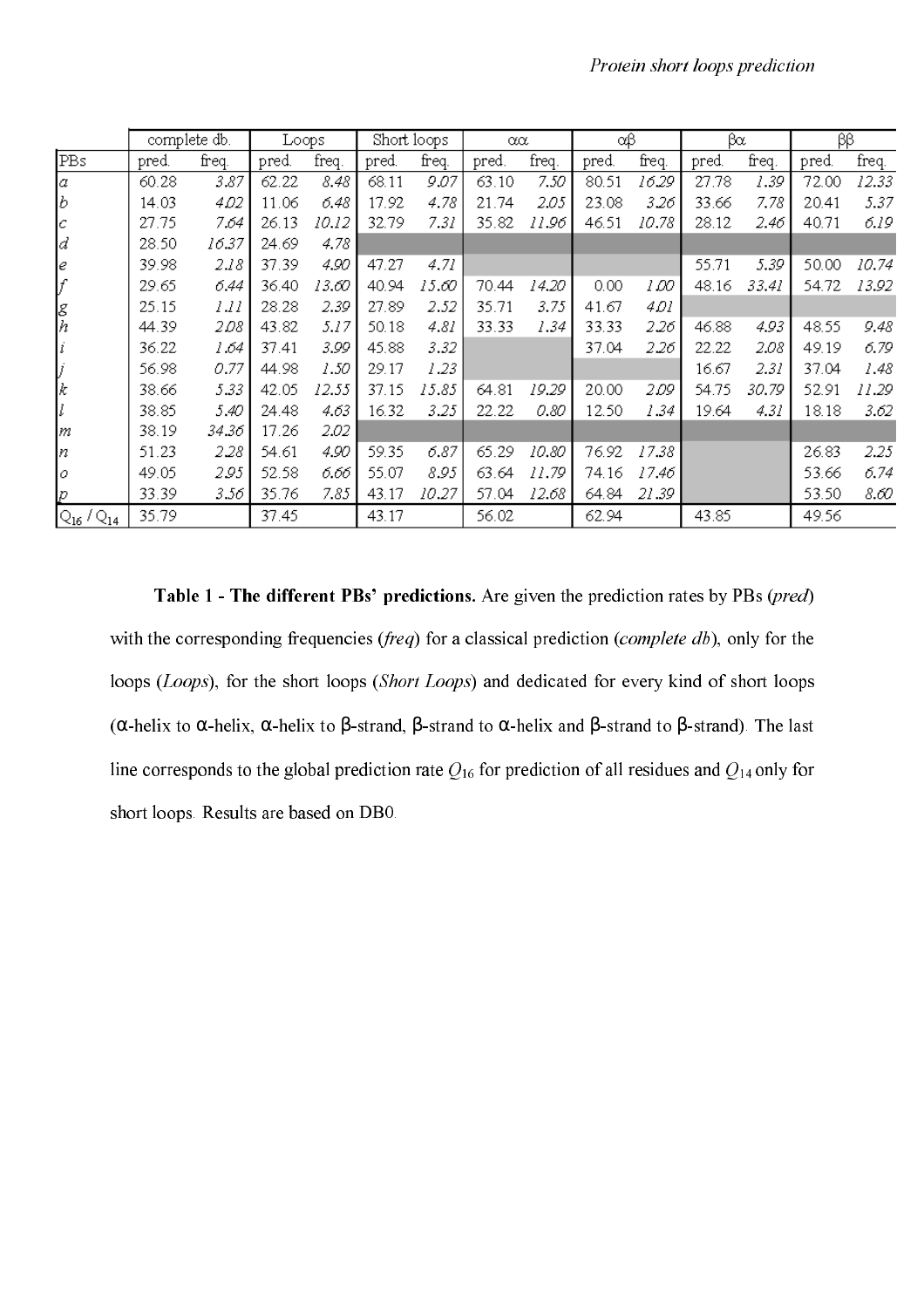#### **References**

- Balamurugan, B., Samaya Mohan, K., Ramesh, J., Roshan, M.N., Sumathi, K., Sekar, K., 2005. SSEP-2.0: Secondary Structural Elements of Proteins. Acta Crystallogr D Biol Crystallogr 61, 634-636.
- Balamurugan, B., Roshan, M.N., Michael, D., Ambaree, M., Divya, S., Keerthana, H., Seemanthini, M., Sekar, K., 2006. SMS: sequence, motif and structure--a database on the structural rigidity of peptide fragments in non-redundant proteins. In Silico Biol 6, 229-235.
- C., de Brevern, A.G., Hazout, S., 2009. Analyzing the sequence-structure relationship of a library of Benros, local structural prototypes. J Theor Biol 256, 215-226.
- Benros, C., de Brevern, A.G., Etchebest, C., Hazout, S., 2006. Assessing a novel approach for predicting local 3D protein structures from sequence. Proteins 62, 865-880.
- Bornot, A., de Brevern, A.G., 2006. Protein beta-turn assignments. Bioinformation 1, 153-155.
- Bornot, A., Etchebest, C., de Brevern, A.G., 2009. A new prediction strategy for long local protein structures using an original description. Proteins.
- de Brevern, A.G., 2005. New assessment of a structural alphabet. In Silico Biol 5, 283-289.
- de Brevern, A.G., 2009. New opportunities to fight against infectious diseases and to identify pertinent drug targets with novel methodologies. Infect Disord Drug Targets 9, 246-247.
- de Brevern, A.G., Hazout, S., 2003. 'Hybrid protein model' for optimally defining 3D protein structure fragments. Bioinformatics 19, 345-353.
- de Brevern, A.G., Etchebest, C., Hazout, S., 2000. Bayesian probabilistic approach for predicting backbone structures in terms of protein blocks. Proteins  $41, 271-287$ .
- de Brevern, A.G., Valadie, H., Hazout, S., Etchebest, C., 2002. Extension of a local backbone description using a structural alphabet: a new approach to the sequence-structure relationship. Protein Sci 11, 2871-2886.
- de Brevern, A.G., Etchebest, C., Benros, C., Hazout, S., 2007. "Pinning strategy": a novel approach for predicting the backbone structure in terms of protein blocks from sequence. J Biosci 32, 51-70.
- de Brevern, A.G., Autin, L., Colin, Y., Bertrand, O., Etchebest, C., 2009. In silico studies on DARC. Infect Disord Drug Targets 9, 289-303.
- de Brevern, A.G., Benros, C., Gautier, R., Valadie, H., Hazout, S., Etchebest, C., 2004. Local backbone structure prediction of proteins. In Silico Biol 4, 381-386.
- de Brevern, A.G., Wong, H., Tournamille, C., Colin, Y., Le Van Kim, C., Etchebest, C., 2005. A structural model of a seven-transmembrane helix receptor: the Duffy antigen/receptor for chemokine (DARC). Biochim Biophys Acta 1724, 288-306.
- DeLano, W.L.T., 2002. The PyMOL Molecular Graphics System DeLano Scientific. San Carlos, CA, USA. http://www.pymol.org.<br>Dong, Q., Wang, X., Lin, L., 2008. Prediction of protein local structures and folding fragments based on
- building-block library. Proteins 72, 353-366.
- Dong, Q.W., Wang, X.L., Lin, L., 2007. Methods for optimizing the structure alphabet sequences of proteins. Comput Biol Med 37, 1610-1616.
- Du, P., Andrec, M., Levy, R.M., 2003. Have we seen all structures corresponding to short protein fragments in the Protein Data Bank? An update. Protein Eng 16, 407-414.
- Dudev, M., Lim, C., 2007. Discovering structural motifs using a structural alphabet: application to magnesiumbinding sites. BMC Bioinformatics 8, 106.
- Etchebest, C., Benros, C., Hazout, S., de Brevern, A.G., 2005. A structural alphabet for local protein structures: improved prediction methods. Proteins 59, 810-827.
- Etchebest, C., Benros, C., Bornot, A., Camproux, A.C., de Brevern, A.G., 2007. A reduced amino acid alphabet for understanding and designing protein adaptation to mutation. Eur Biophys J 36, 1059-1069.
- Faure, G., Bornot, A., de Brevern, A.G., 2009. Analysis of protein contacts into Protein Units. Biochimie 91, 876-887.
- Fourrier, L., Benros, C., de Brevern, A.G., 2004. Use of a structural alphabet for analysis of short loops connecting repetitive structures. BMC Bioinformatics 5, 58.
- Fuchs, P.F., Alix, A.J., 2005. High accuracy prediction of beta-turns and their types using propensities and multiple alignments. Proteins 59, 828-839.
- Karchin, R., Cline, M., Mandel-Gutfreund, Y., Karplus, K., 2003. Hidden Markov models that use predicted local structure for fold recognition: alphabets of backbone geometry. Proteins 51, 504-514.
- Kohonen, T., 1982. Self-organized formation of topologically correct feature maps. Biol. Cybern 43, 59-69.
- Martin, J., de Brevern, A.G., Camproux, A.C., 2008. In silico local structure approach: a case study on outer membrane proteins. Proteins 71, 92-109.
- Offmann, B., Tyagi, M., de Brevern, A.G., 2007. Local Protein Structures. Current Bioinformatics 3, 165-202.